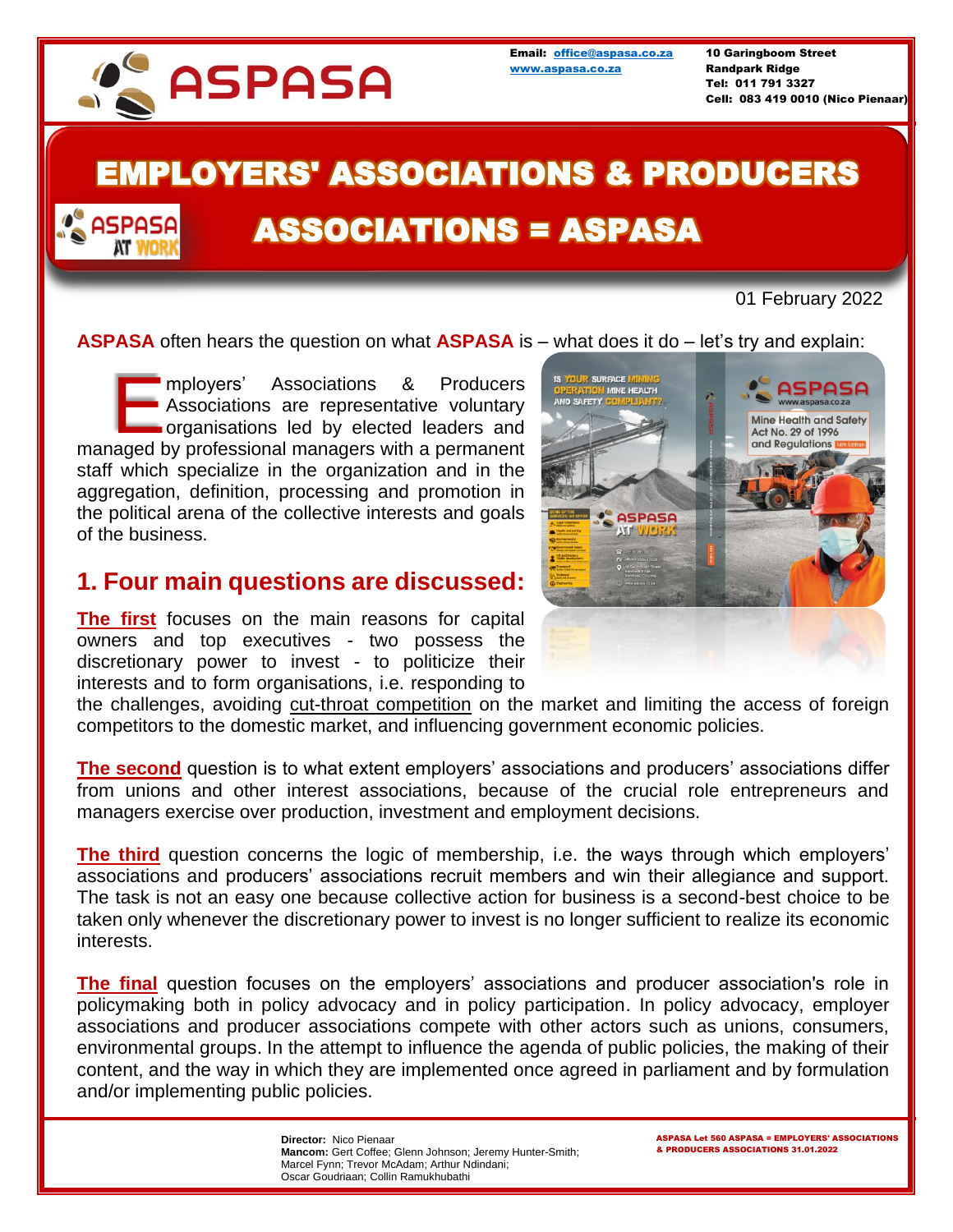## **2. The Role of ASPASA**

The table below indicates in which areas **ASPASA** is involved in. Any operation in the small surface mining industry can only benefit from being a member.



in a